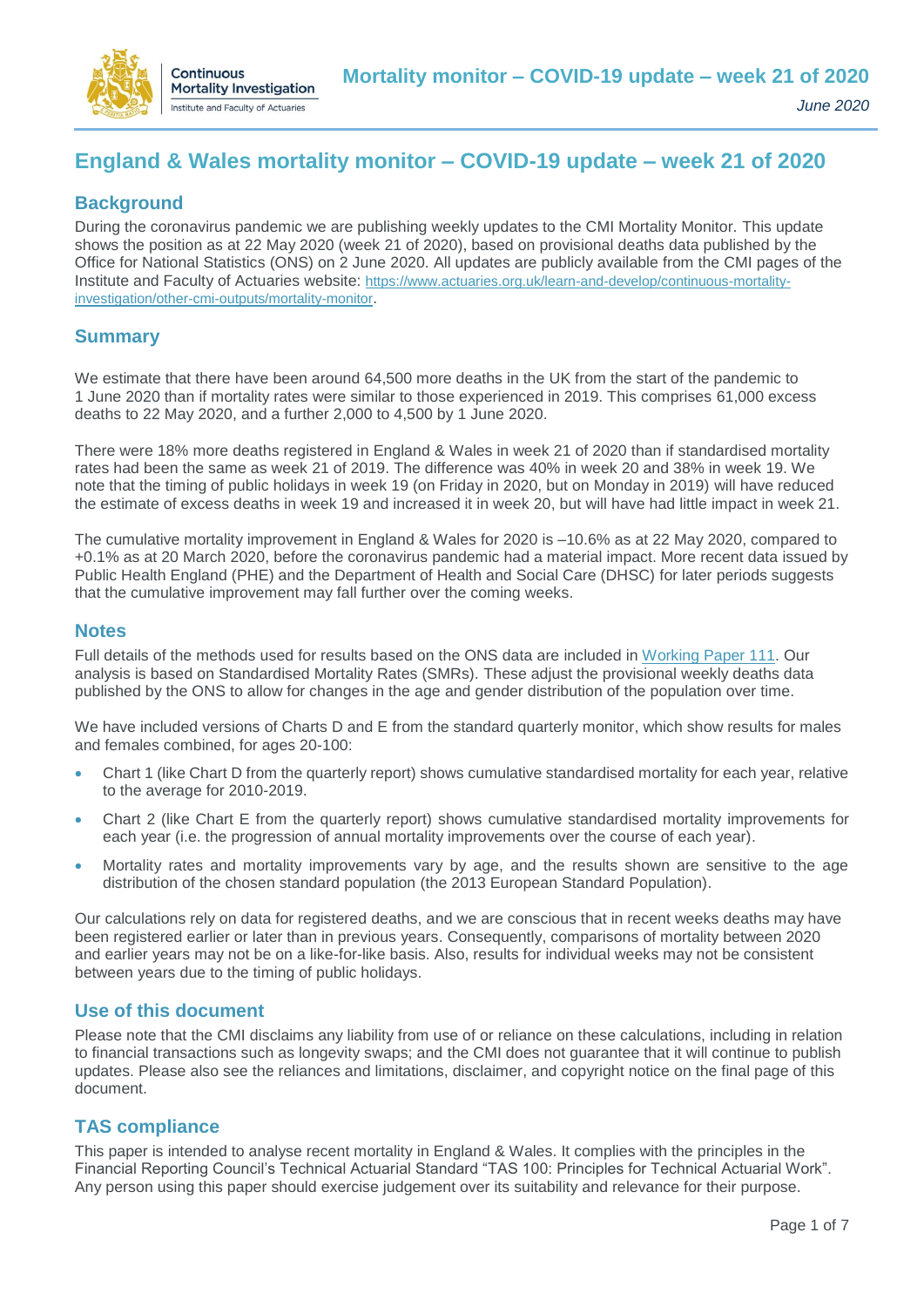

### **Results**

Chart 1 shows cumulative standardised mortality rates compared to the 2010-2019 average. Cumulative mortality to week 21 of 2020 is higher than cumulative mortality to week 21 in any year since 2005, and is 7.2% above the 2010-19 average. It was 1.9% below the 2010-19 average at week 12, before the coronavirus pandemic had a material impact.



#### **Chart 1: Cumulative standardised mortality rate compared to the 2010-2019 average**

Chart 2 shows the cumulative annual standardised mortality improvement for 2020 and for the previous ten years. Note that Chart 2 shows cumulative improvements, so a higher value represents a higher improvement and lower mortality; whereas in Chart 1 a higher value represents higher mortality.

The cumulative mortality improvement is –10.6% as at 22 May 2020 (week 21 of 2020), compared to +0.1% as at week 12, before the coronavirus pandemic had a material impact, and −10.3% as at week 20.



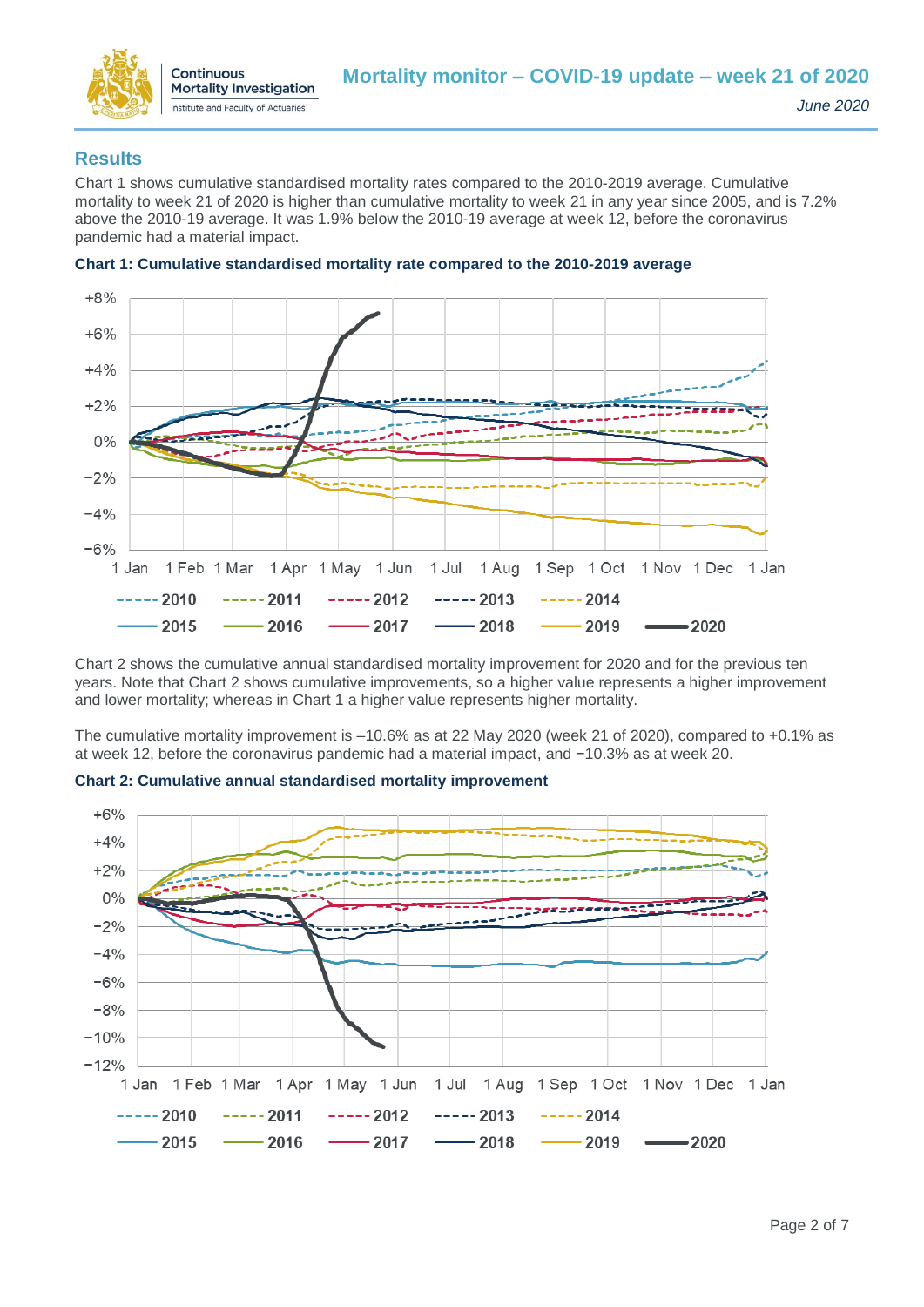

 $\overline{a}$ 

### **Impact of coronavirus on total deaths**

The ONS data shows 2,589 deaths registered in week 21 "where COVID-19 was mentioned on the death certificate". The overall impact of the coronavirus pandemic on total deaths may be different:

- There may have been some deaths that were wholly or partially due to COVID-19 but where COVID-19 was not mentioned on the death certificate.
- Some deaths from other causes may have been indirectly linked to COVID-19; for example, if pressure on medical resources caused deaths that would not have occurred in the absence of the coronavirus.
- Some deaths where COVID-19 was mentioned on the death certificate may not be "excess" deaths, as the deceased might have died from another cause in the same period, in the absence of the coronavirus.
- There may have been indirect impacts on deaths due to restrictions on movement due to the coronavirus; for example, changes in traffic, pollution and mental health.

To consider the possible impact of the pandemic on total deaths, we have estimated the number of deaths that we would have seen in week 21 of 2020 if the SMRs for each gender and age-group had been the same in week 21 of 2020 as in week 21 of 2019. As mortality in the first 12 weeks of 2019 and 2020 was similar, as seen in Charts 1 and 2, this gives a broad indication of "expected" mortality in the absence of the coronavirus pandemic<sup>1</sup>. We can then subtract the expected deaths from actual deaths to estimate the "excess" deaths that, in the absence of other likely causes, may be attributable to the pandemic.

We have not made any adjustment for differences in the timing of public holidays in 2019 and 2020. While such differences may affect expected, actual and excess results for individual weeks, positive and negative impacts for different weeks should cancel out over time in cumulative results.

- The timing of Easter is likely to have likely to have reduced the estimated excess in week 15 and increased it in week 16.
- The timing of the early May bank holiday, on Monday of week 19 in 2019, but on Friday of week 19 in 2020, will have reduced the estimated excess in week 19. There will be some registrations in week 20 that would otherwise have been reported in week 19.

#### **Table 1: Comparison of COVID-19 deaths and "excess" deaths**

| Deaths in week 21 of 2020<br><b>Description</b>                            |             |        |        |
|----------------------------------------------------------------------------|-------------|--------|--------|
|                                                                            | <b>Male</b> | Female | Total  |
| "Expected" registered deaths, if SMRs were the same in 2019<br>and 2020    | 5,222       | 5.204  | 10.427 |
| Actual registered deaths, from all causes                                  | 6.097       | 6.191  | 12.288 |
| "Excess" registered deaths (expected minus actual)                         | 875         | 987    | 1.861  |
| Registered deaths where COVID-19 was mentioned on the<br>death certificate | 1.291       | 1,298  | 2,589  |
| Excess as a proportion of expected                                         | 17%         | 19%    | 18%    |
| Excess as a proportion of where COVID-19 was on the death<br>certificate   | 68%         | 76%    | 72%    |

<sup>1</sup> Our calculation of excess deaths depends on the historical period that we use to estimate expected deaths. If we had used the average standardised mortality rates for 2015-19 rather than only 2019 to calculate expected deaths, without allowing for mortality improvements, then this would have reduced the excess deaths by 1 in week 21, and reduced the cumulative excess at week 21 (shown in Chart 4) from 56,391 to 51,772, a difference of 8%. We reiterate our preference for using 2019 to estimate expected deaths in the absence of a pandemic, as 2019 and 2020 had similar mortality experience for weeks 1 to 12.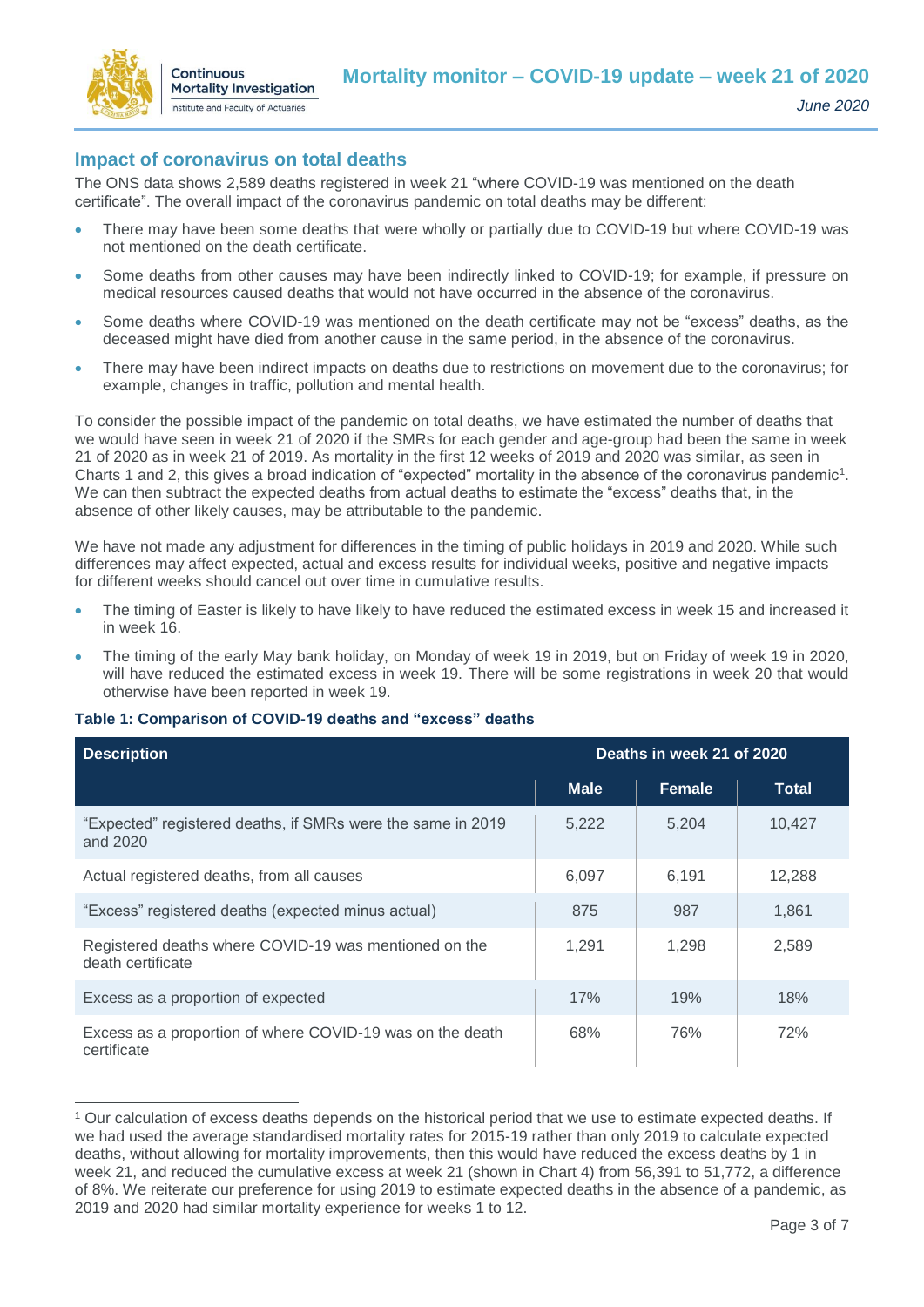

**Chart 4: Comparison of cumulative registered** 

**deaths (see text for details)**

Table 1 shows that:

- Actual deaths in week 21 are 18% higher than expected: 17% higher than expected for males and 19% higher for females, compared to 36% for males, 44% for females, and 40% overall in week 20.
- The 1,861 "excess" deaths in week 21 are 28% lower than the 2,589 registered deaths reported by the ONS where COVID-19 was mentioned on the death certificate. Excess deaths were 9% higher than mentions of COVID-19 in week 20 and 12% lower in week 19. As noted earlier, the excess in weeks 19 and 20 will have been affected by the public holiday on Friday of week 19 in 2020.

Chart 3 compares "excess" registered deaths and registered deaths where COVID-19 was mentioned on the death certificate in each week since week 13. While there were some deaths in weeks 11 and 12 where COVID-19 was mentioned on the death certificate, the level of excess deaths in those weeks is small compared to typical weekly volatility in deaths, so cannot be reliably estimated. Chart 4 is similar, but plots the cumulative numbers of deaths, since week 13.

The number of excess deaths was much higher than the number of deaths where COVID-19 was mentioned on the death certificate in weeks 13 to 17, but this is not the case in later weeks.

#### **Chart 3: Comparison of deaths registered in each week (see text for details)**



Table 2 is similar to Table 1 but shows variations by age band. The ratios of excess to expected deaths tend to increase with age, but the variations by age and gender are less clear than in previous weeks, as the numbers of excess deaths are smaller. We do not show results for ages below 45 as the relatively low numbers of deaths at those ages means that estimates of expected deaths would be unreliable.

|  |  |  | Table 2: Comparison of actual, expected and excess registered deaths by age-band in week 21 of 2020 |
|--|--|--|-----------------------------------------------------------------------------------------------------|
|--|--|--|-----------------------------------------------------------------------------------------------------|

|                            | <b>Male</b> |       |       | <b>Female</b> |       |       |       |       |
|----------------------------|-------------|-------|-------|---------------|-------|-------|-------|-------|
|                            | 45-64       | 65-74 | 75-84 | $85+$         | 45-64 | 65-74 | 75-84 | $85+$ |
| "Expected"                 | 762         | 1,056 | 1,606 | 1,565         | 519   | 731   | 1,410 | 2,398 |
| Actual                     | 906         | 1,124 | 1,822 | 1,985         | 575   | 759   | 1,633 | 3,078 |
| "Excess"                   | 144         | 68    | 216   | 420           | 56    | 28    | 223   | 680   |
| Excess divided by expected | 19%         | 6%    | 13%   | 27%           | 11%   | 4%    | 16%   | 28%   |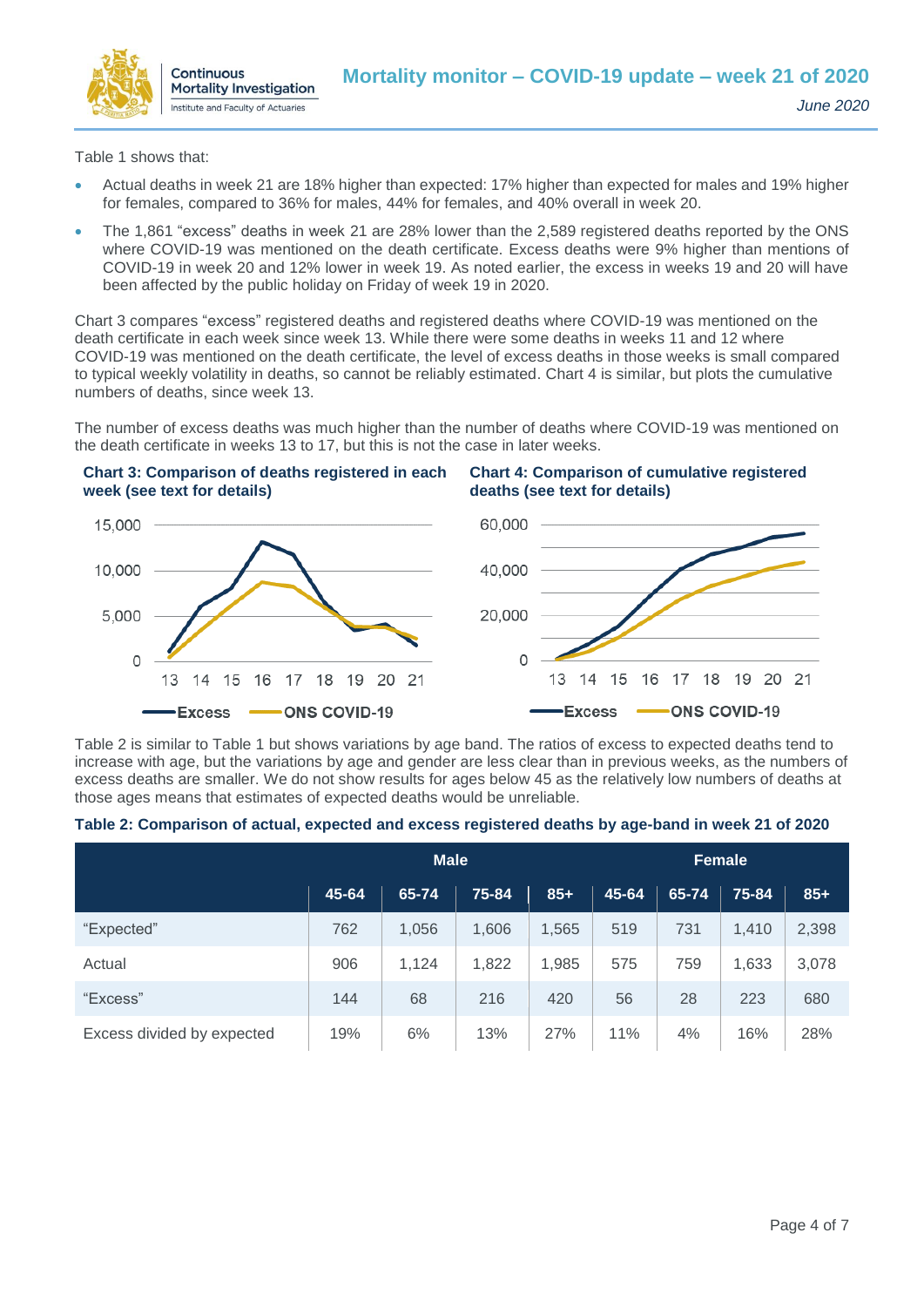

Charts 5 and 6 show the weekly progression of the "excess divided by expected" ratios from Table 2, for males and females respectively. This ratio has tended to be higher for older age bands throughout the pandemic.



#### **Deaths not reported yet**

We intend to publish weekly updates to the mortality monitor during the coronavirus pandemic. The results in this update use ONS data on registered deaths to 22 May 2020, but Public Health England (PHE), for England, and the Department of Health and Social Care (DHSC), for the devolved administrations of Northern Ireland, Scotland and Wales, publish daily information on deaths of people who have had a positive test result for the coronavirus confirmed by a Public Health or NHS laboratory. We refer to this data as just "PHE data" in this report for brevity.

Note that PHE has changed the way that it reports COVID-19 data:

- The PHE data used in this section of the week 14 to week 16 updates of the mortality monitor was only for deaths of those hospitalised who tested positive for the coronavirus. Updates from week 17 onwards allow for the revised PHE figures, and are not limited to hospitalised cases.
- The PHE data used in this section of the week 14 to week 19 updates relates to "pillar 1" tests, in NHS and PHE laboratories. The data in this update, from 24 May 2020, also includes 445 deaths relating to "pillar 2" tests, by commercial partners.

The PHE figures are not directly comparable to the ONS figures, and could be higher or lower for any given week. That is because, although the PHE definition for COVID-19 deaths is narrower than the ONS definition (as it is limited to those who have tested positive for the coronavirus), PHE may report on deaths before they have been registered.

Table 3 compares the PHE figures reported during weeks 10 to 21 to our estimates of excess mortality, from all causes, in those weeks. It shows that the relationship between the PHE and CMI figures varies significantly between weeks. This may be due to the timing of public holidays affecting the CMI figures based on registered deaths more than the PHE figure for reported deaths.

The table also shows the PHE figures since week 21; our assumption for the relationship between the PHE and CMI excess figures in that period; and our resulting estimate of excess registered deaths, in the final column. The range of estimated excess registered deaths reflects variations in the ratio between the PHE and CMI excess figures in recent weeks rather than the whole period, as the ratios in recent weeks have tended to be lower than earlier in the pandemic. It is possible that excess deaths could be outside the range shown if that ratio moves outside its historical range.

The PHE figures are those issued on 1 June 2020, for deaths in England & Wales reported by 5pm on 31 May 2020.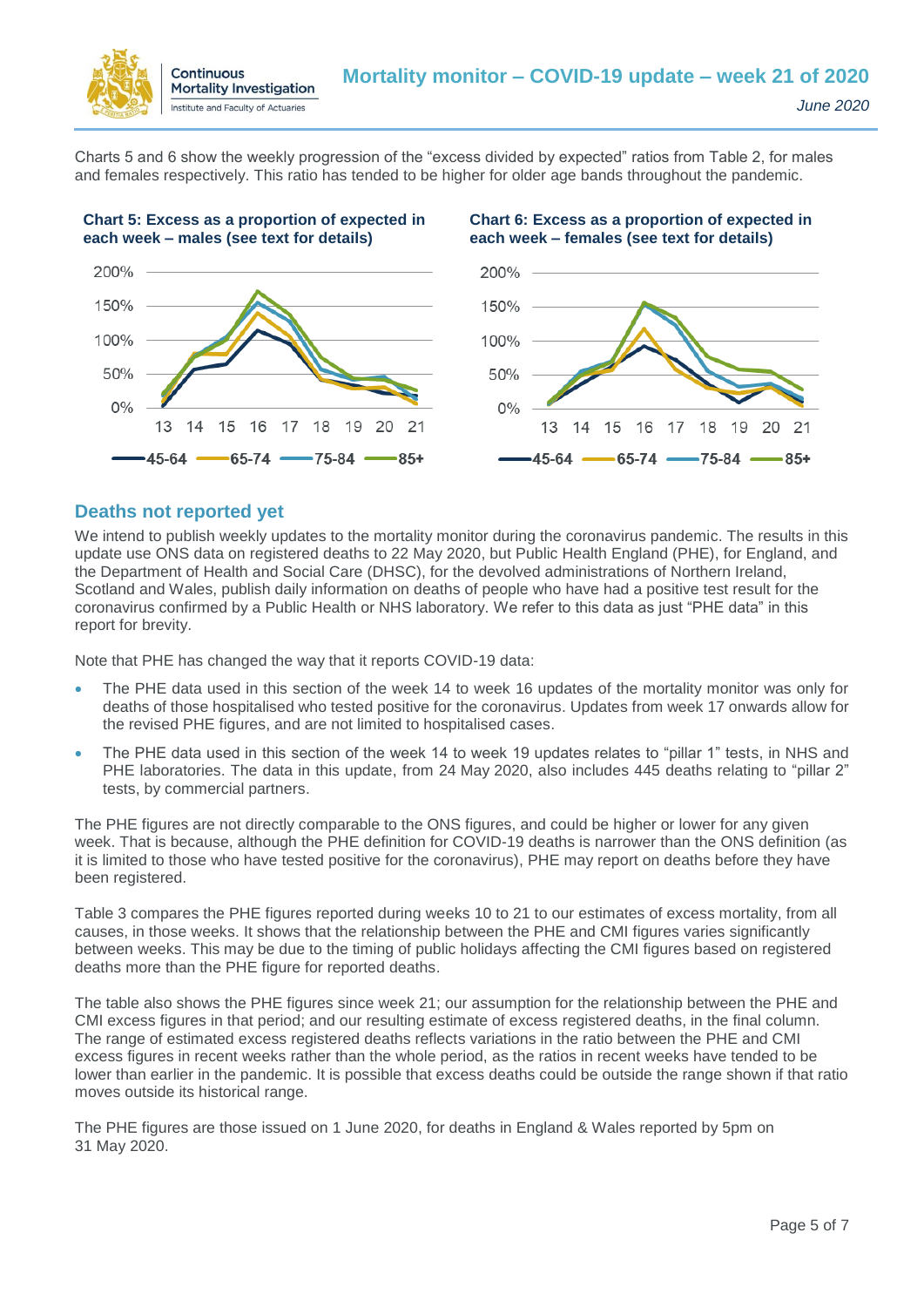

#### **Table 3: Comparison of PHE's reported COVID-19 deaths with CMI's estimate of excess deaths**

| Period                                           | <b>PHE</b><br>reported <sup>2</sup> | <b>CMI</b><br><b>excess</b> | <b>Actual</b><br>$CMI \div$<br>PHE. | <b>Assumed</b><br>$CMI \div$<br><b>PHE</b> | <b>Estimated</b><br><b>Excess</b> |
|--------------------------------------------------|-------------------------------------|-----------------------------|-------------------------------------|--------------------------------------------|-----------------------------------|
| Later (23 May - 1 June 2020)                     | 2,489                               | n/a                         | n/a                                 | $0.87 - 1.68$                              | $2,171 - 4,172$                   |
| Week 21 (16 - 22 May 2020)                       | 2,134                               | 1.861                       | 0.87                                | n/a                                        | 1,861                             |
| Week 20 (9 - 15 May 2020)                        | 2,480                               | 4,157                       | 1.68                                | n/a                                        | 4,157                             |
| Week 19 (2 - 8 May 2020)                         | 3,369                               | 3,475                       | 1.03                                | n/a                                        | 3,475                             |
| Week 18 (25 April - 1 May 2020)                  | 4,279                               | 6,587                       | 1.54                                | n/a                                        | 6,587                             |
| <b>Weeks 14-17</b><br>(28 March - 24 April 2020) | 20,283                              | 39.179                      | 1.93                                | n/a                                        | 39,179                            |
| Weeks 10-13<br>(29 February - 27 March 2020)     | 1,126                               | 1,350                       | 1.20                                | n/a                                        | 1,350                             |
| <b>TOTAL</b>                                     | 36,160                              | 56,609                      | n/a                                 | n/a                                        | 58,780 - 60,782                   |

Our analysis suggests that:

- there could have been in the range of 58,000 to 61,000 cumulative excess registered deaths in England & Wales by 1 June 2020; and
- applying the same method to the PHE figure for UK deaths suggests 63,000 to 66,000 excess registered deaths in the UK.

These estimates have increased only slightly since week 20, as the ratio of PHE to CMI excess deaths was lower in week 21 than in any earlier week.

These calculations are sensitive to the assumed relationship between the PHE and CMI figures, particularly for the "later" period in Table 3. The calculations do not allow for deaths that may have occurred by 1 June 2020 but were not reported by then.

#### **Data sources**

 $\overline{a}$ 

The ONS provisional weekly deaths are available from: [https://www.ons.gov.uk/peoplepopulationandcommunity/birthsdeathsandmarriages/deaths/datasets/weeklyprovis](https://www.ons.gov.uk/peoplepopulationandcommunity/birthsdeathsandmarriages/deaths/datasets/weeklyprovisionalfiguresondeathsregisteredinenglandandwales) [ionalfiguresondeathsregisteredinenglandandwales](https://www.ons.gov.uk/peoplepopulationandcommunity/birthsdeathsandmarriages/deaths/datasets/weeklyprovisionalfiguresondeathsregisteredinenglandandwales)

The PHE figures are available from: <https://coronavirus.data.gov.uk/>

<sup>2</sup> These figures reflect the revision made by PHE to include deaths outside of a hospital setting. [https://assets.publishing.service.gov.uk/government/uploads/system/uploads/attachment\\_data/file/882565/Techn](https://assets.publishing.service.gov.uk/government/uploads/system/uploads/attachment_data/file/882565/Technical_Summary_PHE_Data_Series_COVID-19_Deaths_20200429.pdf) [ical\\_Summary\\_PHE\\_Data\\_Series\\_COVID-19\\_Deaths\\_20200429.pdf](https://assets.publishing.service.gov.uk/government/uploads/system/uploads/attachment_data/file/882565/Technical_Summary_PHE_Data_Series_COVID-19_Deaths_20200429.pdf)